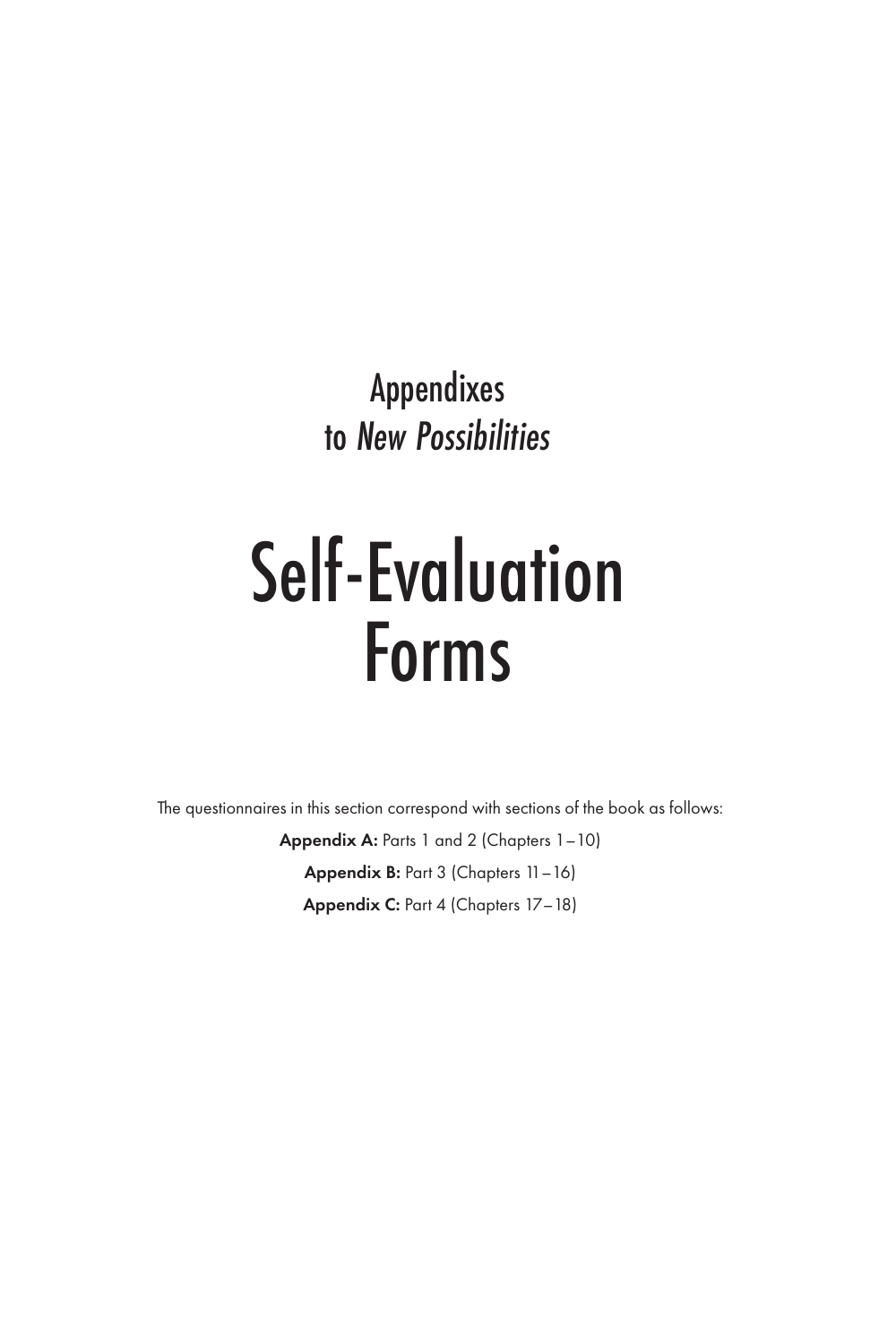Appendix A **Physical Impact Assessments**

The questionnaires in this section correspond with Parts 1 and 2 in the book (Chapters 1–10)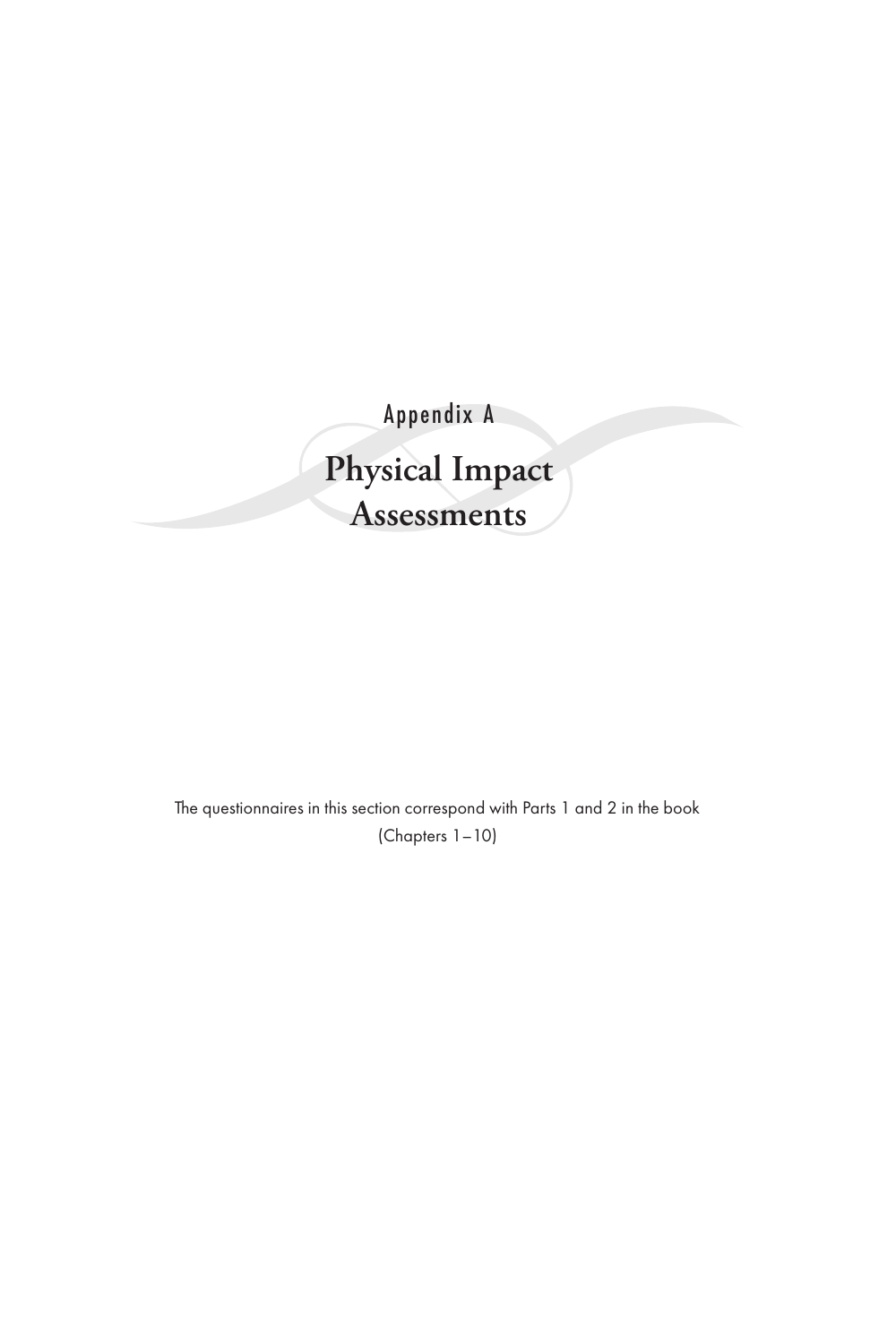## A-1. Physical Impacts Inventory

Read each statement. Check  $(\sqrt{})$  the column that indicates how true you believe that statement to be TODAY. Please address all the items.

| My experience today is that                                                                                                                                                  | $\frac{1}{\sigma}$ to $\frac{1}{\sigma}$ | 1-Somewhat<br>2-Moderately | A lot | 4-Extremely |
|------------------------------------------------------------------------------------------------------------------------------------------------------------------------------|------------------------------------------|----------------------------|-------|-------------|
| <b>Sleep Disruption</b>                                                                                                                                                      |                                          |                            |       |             |
| I sleep lightly or wake easily in the night                                                                                                                                  |                                          |                            |       |             |
| I cannot fall asleep easily                                                                                                                                                  |                                          |                            |       |             |
| I wake many times during the night                                                                                                                                           |                                          |                            |       |             |
| When I wake, I stay awake for long periods without being<br>able to fall back asleep                                                                                         |                                          |                            |       |             |
| I wake up earlier than planned                                                                                                                                               |                                          |                            |       |             |
| I do not feel rested or restored after sleep                                                                                                                                 |                                          |                            |       |             |
| I sleep excessively                                                                                                                                                          |                                          |                            |       |             |
| <b>Physical De-activation</b>                                                                                                                                                |                                          |                            |       |             |
| I engage in avoidance behaviors (e.g., thoughts, feelings,<br>behaviors, and experiences; avoiding daily responsibilities;<br>sleeping excessively; using substances)        |                                          |                            |       |             |
| I cannot engage in ordinary movement (e.g., walking, sitting<br>up, lifting)                                                                                                 |                                          |                            |       |             |
| I cannot complete important tasks (e.g., household, work,<br>recreational, relationship, family)                                                                             |                                          |                            |       |             |
| I engage in guarding and protecting behaviors (e.g., avoid-<br>ing certain movements, trying not to bend or kneel, sitting<br>sideways to dress, lifting with only one side) |                                          |                            |       |             |
| I engage in excessive downtime (e.g., sitting, lying down,<br>being inactive)                                                                                                |                                          |                            |       |             |
| I cannot engage in daily routines                                                                                                                                            |                                          |                            |       |             |
| I cannot engage in daily activities                                                                                                                                          |                                          |                            |       |             |
| I cannot complete activities of daily living (e.g., bathing,<br>brushing teeth, dressing)                                                                                    |                                          |                            |       |             |
| I cannot use proper body mechanics                                                                                                                                           |                                          |                            |       |             |
| I use a prosthetic device (e.g., cane, back brace, walker, crutches)                                                                                                         |                                          |                            |       |             |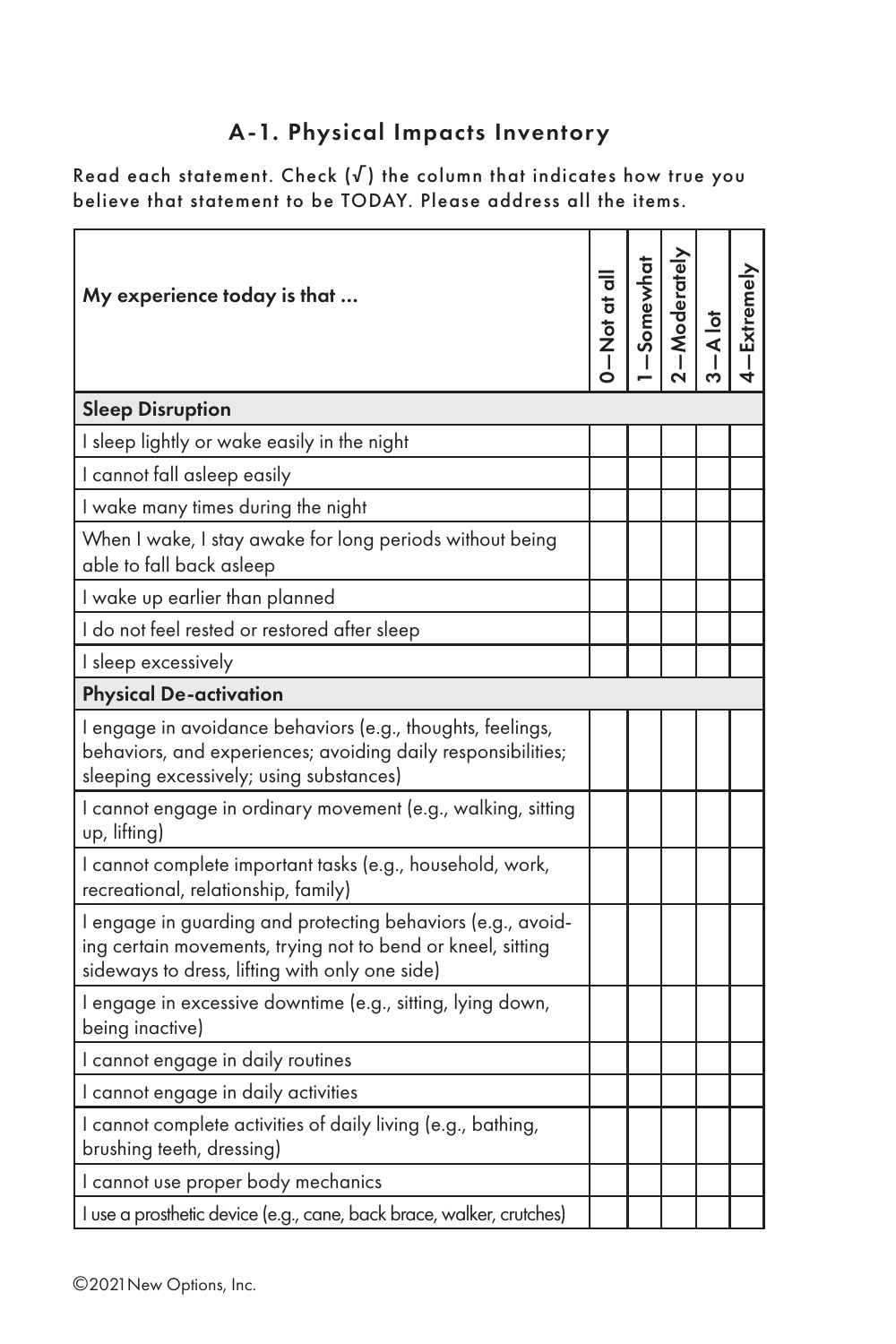| <b>Physical De-conditioning</b>                                                                                                                                  |  |  |  |
|------------------------------------------------------------------------------------------------------------------------------------------------------------------|--|--|--|
| I have a restricted range of motion                                                                                                                              |  |  |  |
| I have medical complications                                                                                                                                     |  |  |  |
| I have damage to physical systems (e.g., immune system,<br>breathing, circulation)                                                                               |  |  |  |
| I've gained or lost weight                                                                                                                                       |  |  |  |
| My pain tolerance has decreased                                                                                                                                  |  |  |  |
| I've lost strength                                                                                                                                               |  |  |  |
| I've lost flexibility                                                                                                                                            |  |  |  |
| I've lost function (e.g., ability to do or complete physical<br>tasks or be physically independent)                                                              |  |  |  |
| I've lost physical comfort                                                                                                                                       |  |  |  |
| Physical tension in my body has increased                                                                                                                        |  |  |  |
| I have impaired motor control                                                                                                                                    |  |  |  |
| I have poor balance                                                                                                                                              |  |  |  |
| I have decreased mobility                                                                                                                                        |  |  |  |
| I have more medical problems                                                                                                                                     |  |  |  |
| I have more complications to existing medical conditions                                                                                                         |  |  |  |
| I have physical atrophy                                                                                                                                          |  |  |  |
| I have little energy                                                                                                                                             |  |  |  |
| <b>Cognitive Impact</b>                                                                                                                                          |  |  |  |
| I have poor attention                                                                                                                                            |  |  |  |
| I have poor concentration                                                                                                                                        |  |  |  |
| I have poor short-term memory                                                                                                                                    |  |  |  |
| I have poor mental flexibility                                                                                                                                   |  |  |  |
| I have poor verbal ability                                                                                                                                       |  |  |  |
| I have poor mental processing (speed and response)                                                                                                               |  |  |  |
| I have difficulty completing tasks                                                                                                                               |  |  |  |
| I have poor motor performance                                                                                                                                    |  |  |  |
| I have poor executive function (e.g., ability to use memory,<br>concentration, attention, focus, and problem-solving to moni-<br>tor, manage, and achieve goals) |  |  |  |
| I have poor multitasking ability                                                                                                                                 |  |  |  |
| I have poor reaction time                                                                                                                                        |  |  |  |
| I have poor decision-making ability                                                                                                                              |  |  |  |
| I have poor long-term memory                                                                                                                                     |  |  |  |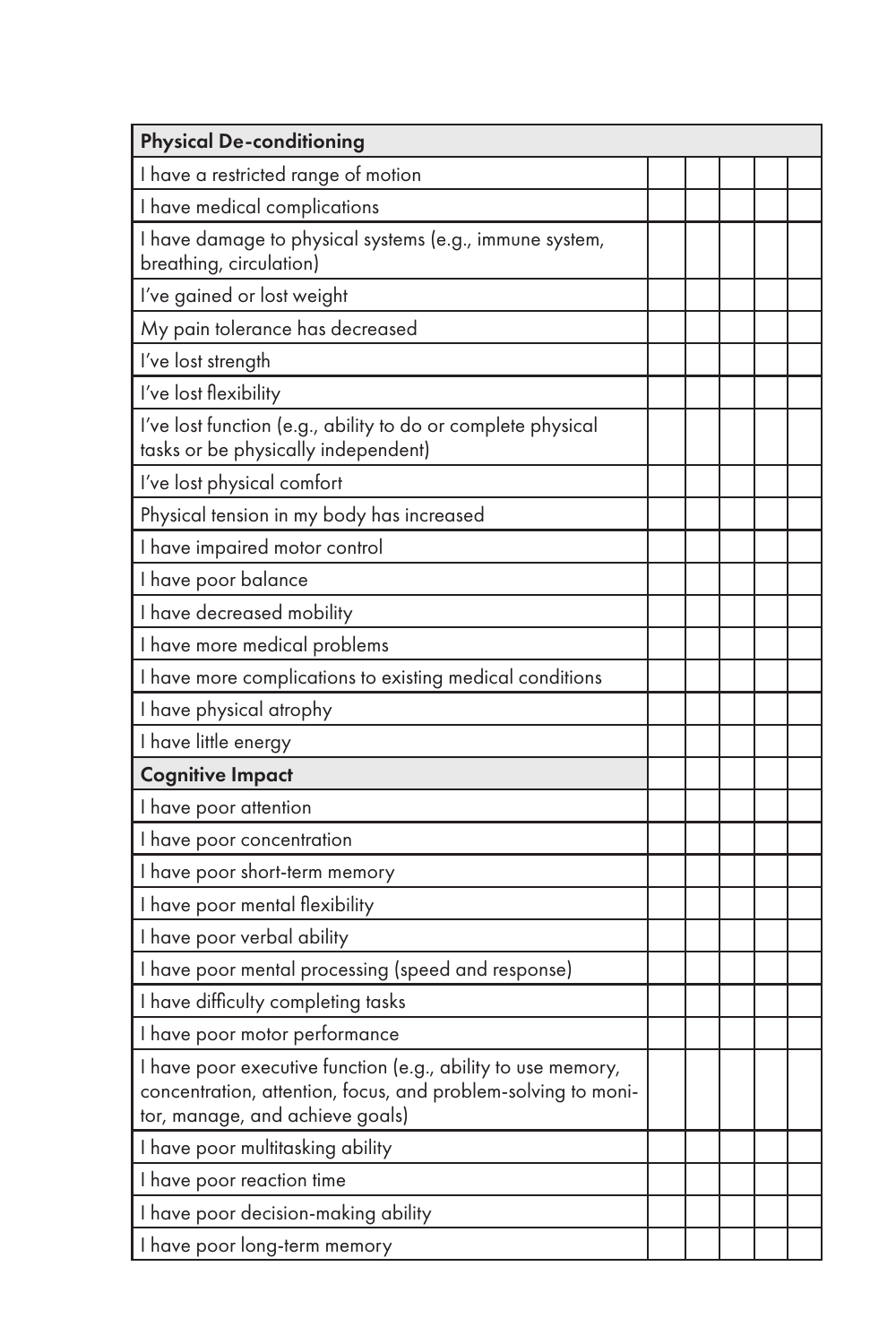## A-2. Post-Injury Physical Experience Inventory

Read each statement. Check  $(\sqrt{})$  the column that indicates how true you believe that statement to be SINCE YOUR INJURY OR ILLNESS. Please address all the items.

| Since my injury or illness                            | $\frac{1}{5}$ to $\frac{1}{2}$ | 1-Somewhat<br>2-Moderately | A lot | 4-Extremely |
|-------------------------------------------------------|--------------------------------|----------------------------|-------|-------------|
| I've reduced or discontinued my activities            |                                |                            |       |             |
| I spend a lot of time each day sitting or lying down  |                                |                            |       |             |
| I don't do a lot of tasks I used to do                |                                |                            |       |             |
| I've lost physical conditioning                       |                                |                            |       |             |
| I use my body differently in order to avoid pain      |                                |                            |       |             |
| I've gained weight                                    |                                |                            |       |             |
| I have a lower pain tolerance                         |                                |                            |       |             |
| My muscles are weaker                                 |                                |                            |       |             |
| I'm less flexible                                     |                                |                            |       |             |
| I have less energy                                    |                                |                            |       |             |
| My sleep is disturbed                                 |                                |                            |       |             |
| I feel more physically vulnerable                     |                                |                            |       |             |
| I've lost physical confidence                         |                                |                            |       |             |
| I've lost valued roles                                |                                |                            |       |             |
| My self-image is diminished                           |                                |                            |       |             |
| My physical identity has been lost                    |                                |                            |       |             |
| I feel less confident                                 |                                |                            |       |             |
| I feel less capable                                   |                                |                            |       |             |
| I feel less competent                                 |                                |                            |       |             |
| I've lost physical comfort                            |                                |                            |       |             |
| I feel less safe and secure                           |                                |                            |       |             |
| I've become more dependent on others                  |                                |                            |       |             |
| I've become more fearful of mortality                 |                                |                            |       |             |
| I find dealing with my pain to be physically draining |                                |                            |       |             |
| I feel diminished in others' eyes                     |                                |                            |       |             |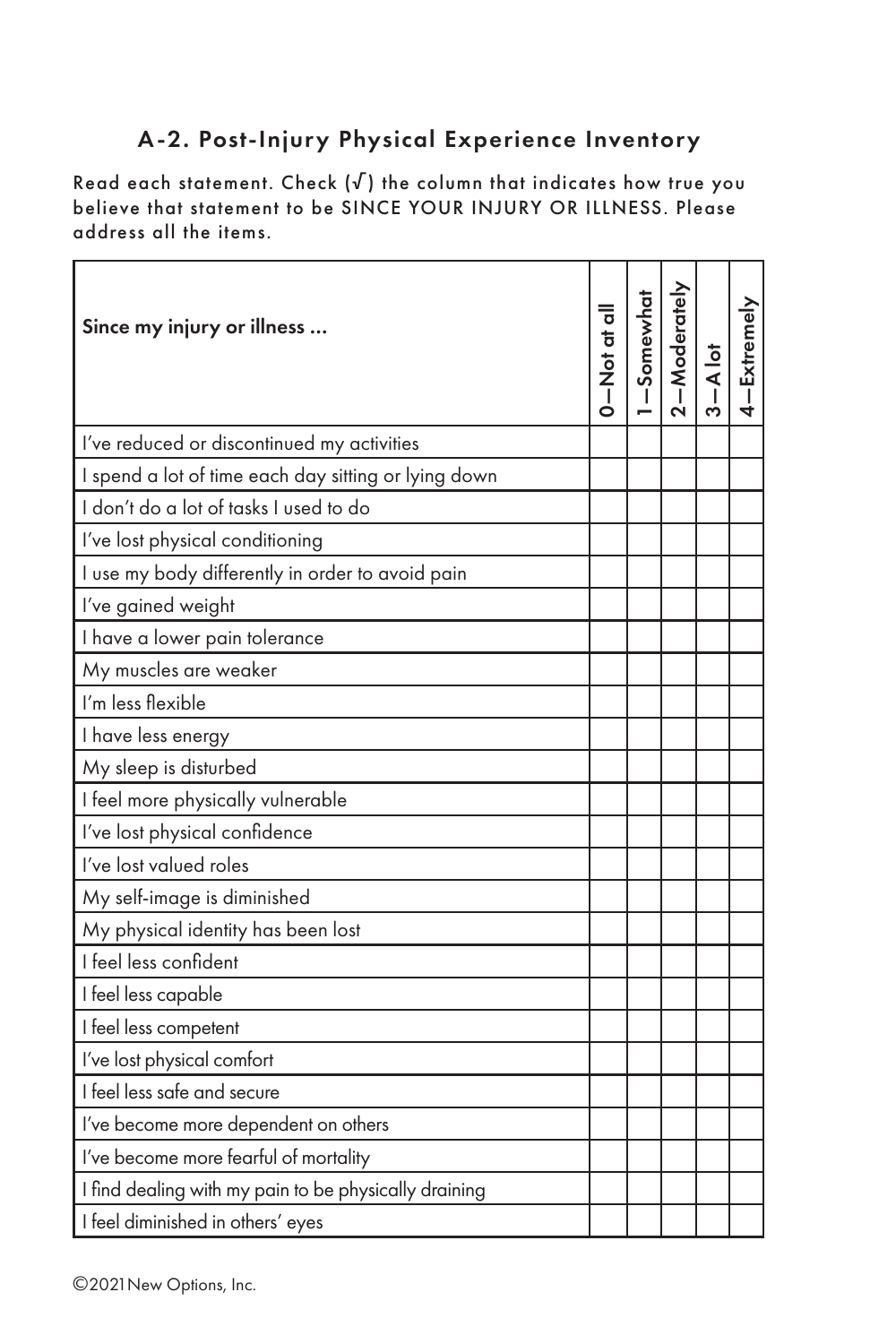## A-3. Emotional and Psychological Impacts Inventory

Read each statement. Check (√) the column that indicates how true you believe that statement to be OVERALL. Please address all the items.

| My experience overall is that                                                             |  | $\frac{1-\text{Somewhat}}{2-\text{Modernly}}$ | 4-Extremely |
|-------------------------------------------------------------------------------------------|--|-----------------------------------------------|-------------|
| I've lost physical identity                                                               |  |                                               |             |
| I've lost self-image                                                                      |  |                                               |             |
| I've lost self-worth                                                                      |  |                                               |             |
| I've lost self-confidence                                                                 |  |                                               |             |
| l've lost self-acceptance                                                                 |  |                                               |             |
| I've lost social acceptance and inclusion                                                 |  |                                               |             |
| I think others have negative perceptions of me                                            |  |                                               |             |
| I have more self-doubt                                                                    |  |                                               |             |
| I see myself as disabled                                                                  |  |                                               |             |
| I see myself as a patient or a diagnosis, not a person                                    |  |                                               |             |
| I've lost a sense of belonging                                                            |  |                                               |             |
| I have a negative body image                                                              |  |                                               |             |
| I feel marginalized                                                                       |  |                                               |             |
| I feel discriminated against                                                              |  |                                               |             |
| I avoid difficult challenges                                                              |  |                                               |             |
| I cannot engage in daily activities                                                       |  |                                               |             |
| I cannot complete activities of daily living (e.g., bathing,<br>brushing teeth, dressing) |  |                                               |             |
| I cannot use proper body mechanics                                                        |  |                                               |             |
| I use a prosthetic device (e.g., cane, back brace, walker, crutches)                      |  |                                               |             |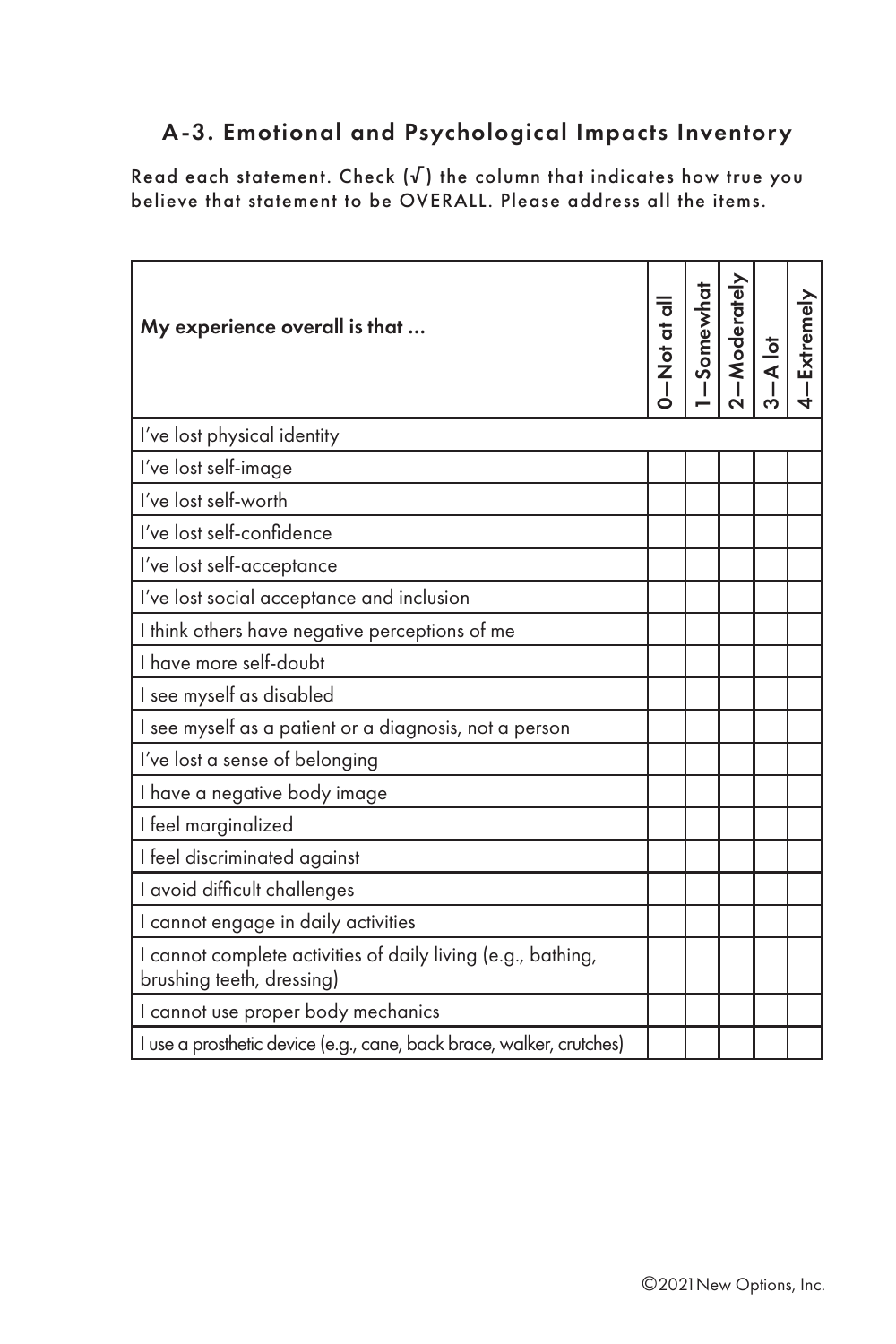# A-4. Physical Impacts Checklist

Read each statement. Check  $(\sqrt{})$  all items that apply to your pain experience.

| √ |                                                                                                                                                                       |
|---|-----------------------------------------------------------------------------------------------------------------------------------------------------------------------|
|   | I experience significant pain (many hours per day)                                                                                                                    |
|   | I experience pain at all times of day                                                                                                                                 |
|   | I experience pain in multiple physical areas of my body                                                                                                               |
|   | I experience pain at a disturbing and concerning level (6-10 on a scale of<br>$0 - 10$                                                                                |
|   | Pain has significantly affected my ability to get things done                                                                                                         |
|   | Pain has caused significant sleep disruption (multiple awakenings related to<br>pain, non-restful and fitful sleep)                                                   |
|   | Certain activities immediately causes pain (bending, lifting, coughing, sneez-<br>ing)                                                                                |
|   | I experience pain at a moderate to more severe level                                                                                                                  |
|   | My condition is worse now than at the time of my original treatment                                                                                                   |
|   | My condition is worsening over time                                                                                                                                   |
|   | I have no positive expectations for pain reductions in the future                                                                                                     |
|   | I spend an excessive amount of time sitting or lying down                                                                                                             |
|   | I change my position frequently                                                                                                                                       |
|   | I avoid doing household chores                                                                                                                                        |
|   | I have difficulty dressing                                                                                                                                            |
|   | I use handrails and other supports when moving around                                                                                                                 |
|   | My pain interferes with activities                                                                                                                                    |
|   | I walk more slowly                                                                                                                                                    |
|   | I find it difficult to stand up                                                                                                                                       |
|   | I get dressed more slowly                                                                                                                                             |
|   | I am aware of pain during the majority of the day and night                                                                                                           |
|   | Guarding and protecting behaviors - (avoids certain movements, tries not to<br>bend or kneel, lies sideways in bed, sits sideways to dress, lifts with the left side) |
|   | I've lost the ability to do certain activities                                                                                                                        |
|   | I've lost the ability to do certain tasks                                                                                                                             |
|   | I'm unable to do my favorite tasks or activities                                                                                                                      |
|   | I use a potentially addictive medication                                                                                                                              |
|   | My medications cause side effects that undermine functioning                                                                                                          |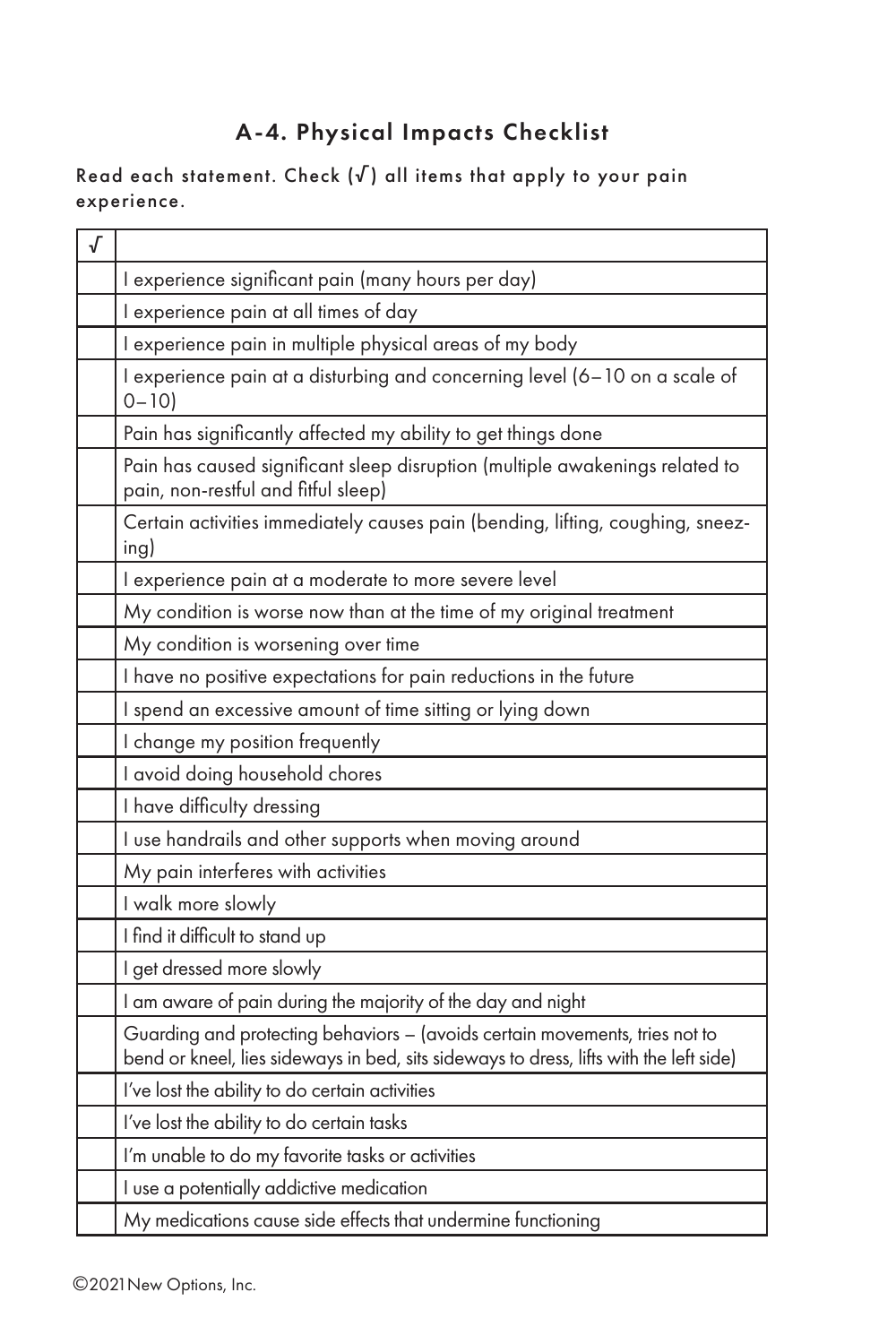| I've lost physical conditioning                                    |
|--------------------------------------------------------------------|
| I've lost athleticism                                              |
| This is my first physical injury                                   |
| I am physically weaker, with less flexible muscles and less energy |
| I've gained weight                                                 |
| I have new physical problems related to my medications             |
| I've lost physical identity                                        |
| I've lost physical competence                                      |
| I've lost physical confidence                                      |
| I am more physically dependent on others                           |
| I've lost physical self-image                                      |
| I've lost physical strength and confidence                         |
| I feel unrelenting pain and discomfort                             |
| My pain is unpredictable, with no patterns or control of flare-ups |
| I am dependent on medication                                       |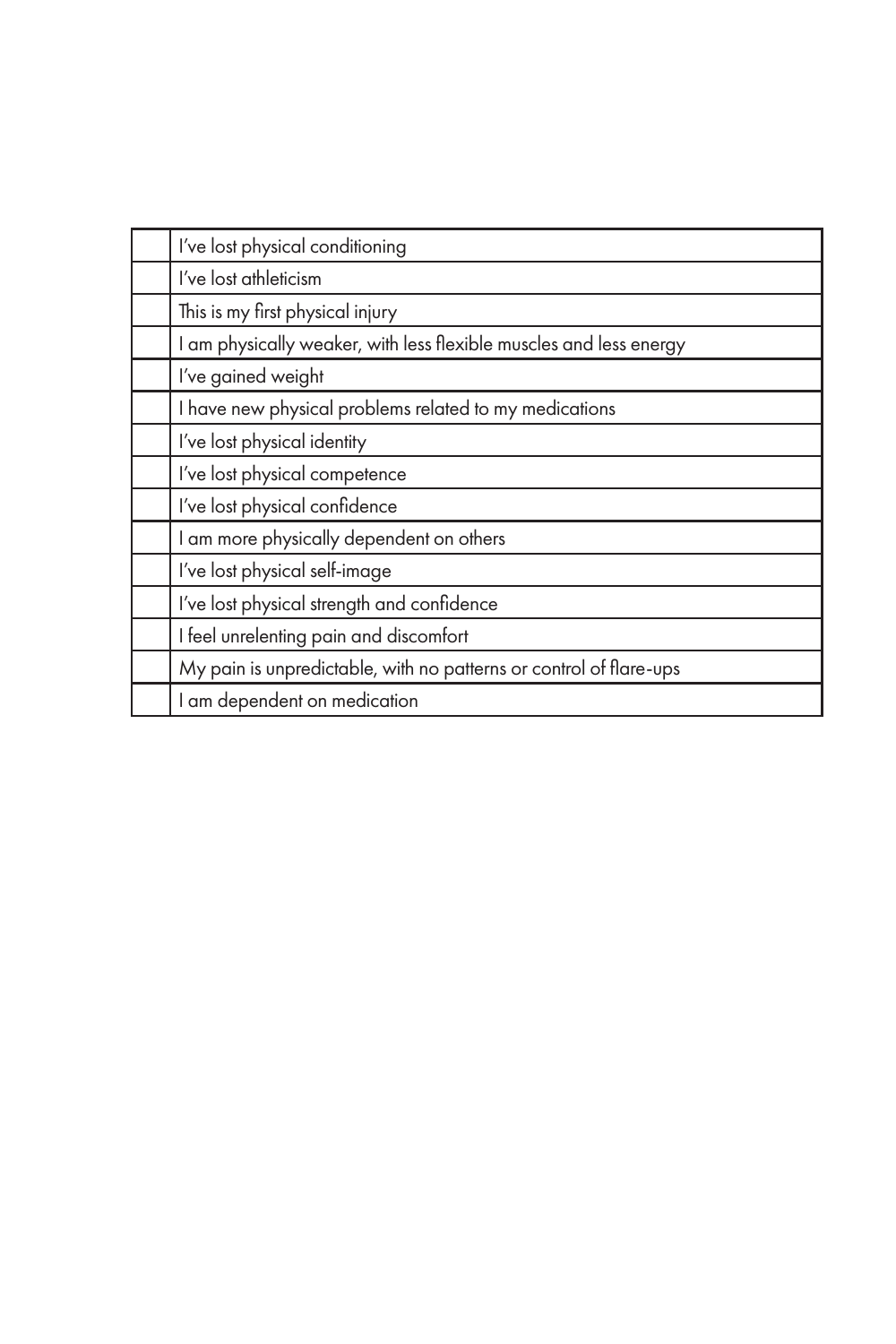Appendix B **Personal Impacts Assessments**

> The questionnaires in this section correspond with Part 3 of the book (Chapters 11–16)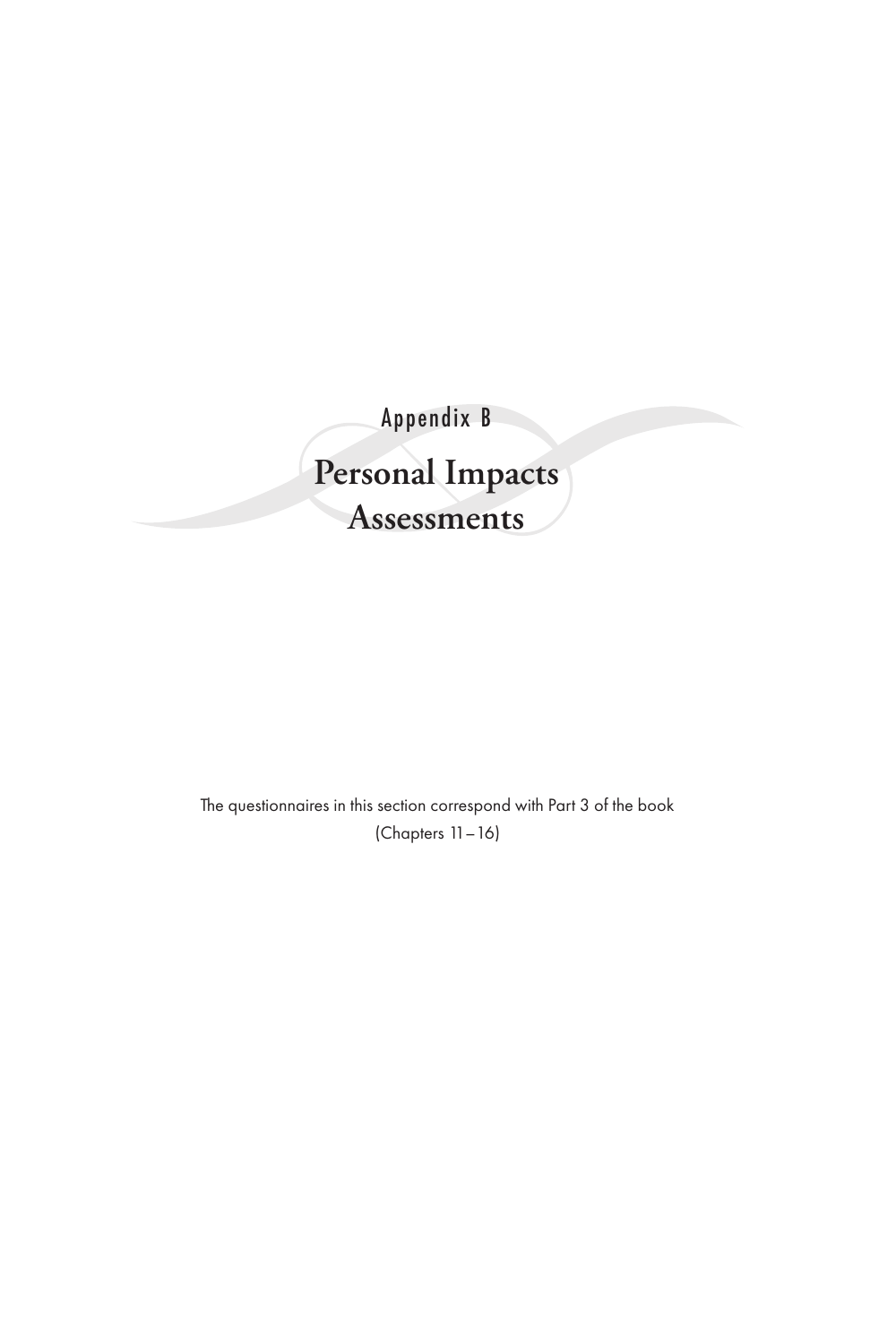#### B-1. Personal Experience Inventory

Read each statement. Check  $(\sqrt{})$  the column that indicates how true you believe that statement to be SINCE YOUR INJURY OR ILLNESS. Please address all the items.

| The pain from my injury or illness has                     | o to to N | Somewhat | -Moderately | A lot<br>Ť | <b>Extremely</b> |
|------------------------------------------------------------|-----------|----------|-------------|------------|------------------|
| Impacted my lifestyle                                      |           |          |             |            |                  |
| Reduced my pleasure and/or satisfaction in life            |           |          |             |            |                  |
| Limited my opportunities                                   |           |          |             |            |                  |
| Changed my social and economic status                      |           |          |             |            |                  |
| Changed my expectations                                    |           |          |             |            |                  |
| Undermined my capacity to enjoy life                       |           |          |             |            |                  |
| Changed my pursuits                                        |           |          |             |            |                  |
| Led to the loss of satisfying social activities            |           |          |             |            |                  |
| Undermined my ability to take good care of myself          |           |          |             |            |                  |
| Undermined my sense of well-being                          |           |          |             |            |                  |
| Interfered with me learning new things                     |           |          |             |            |                  |
| Interfered with me having new and satisfying experiences   |           |          |             |            |                  |
| Reduced my ability to feel productive                      |           |          |             |            |                  |
| Limited my potential or ability to sustain effort          |           |          |             |            |                  |
| Affected my memory, concentration, attention, and/or focus |           |          |             |            |                  |
| Led to loss of relationships                               |           |          |             |            |                  |
| Made me feel alienated from others                         |           |          |             |            |                  |
| Damaged my relationships                                   |           |          |             |            |                  |
| Undermined my ability to cope                              |           |          |             |            |                  |
| Made me feel insecure                                      |           |          |             |            |                  |
| Made me feel ashamed of myself                             |           |          |             |            |                  |
| Made it hard for me to be the person I want to be          |           |          |             |            |                  |
| Made me less confident                                     |           |          |             |            |                  |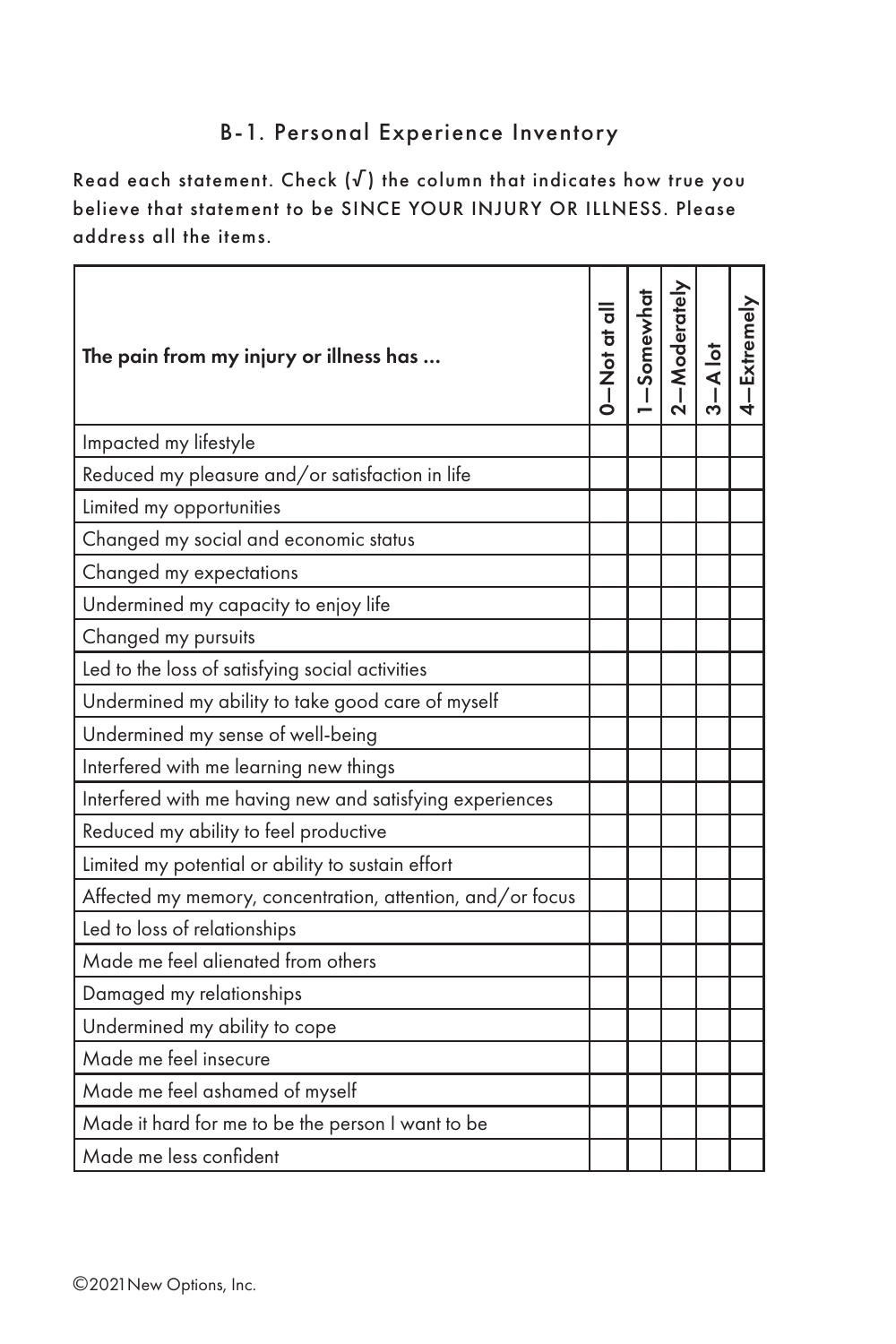|                                                          | O | 2 | 3 | 4 |
|----------------------------------------------------------|---|---|---|---|
| Made me less competent                                   |   |   |   |   |
| Caused emotional or psychological problems               |   |   |   |   |
| Made me feel like I'm not myself                         |   |   |   |   |
| Gotten in the way of the way I want my life to be        |   |   |   |   |
| Made me lose or change roles                             |   |   |   |   |
| Made me feel too dependent on others                     |   |   |   |   |
| Made me develop negative beliefs about pain              |   |   |   |   |
| Made me fearful of pain                                  |   |   |   |   |
| Made me fearful of engaging in most activity of any kind |   |   |   |   |
| Made me fearful of re-injuring myself                    |   |   |   |   |
| Made me fearful of rehabilitation                        |   |   |   |   |
| Convinced me I'm disabled                                |   |   |   |   |
| Made me preoccupied with my pain                         |   |   |   |   |
| Made me fearful of mortality                             |   |   |   |   |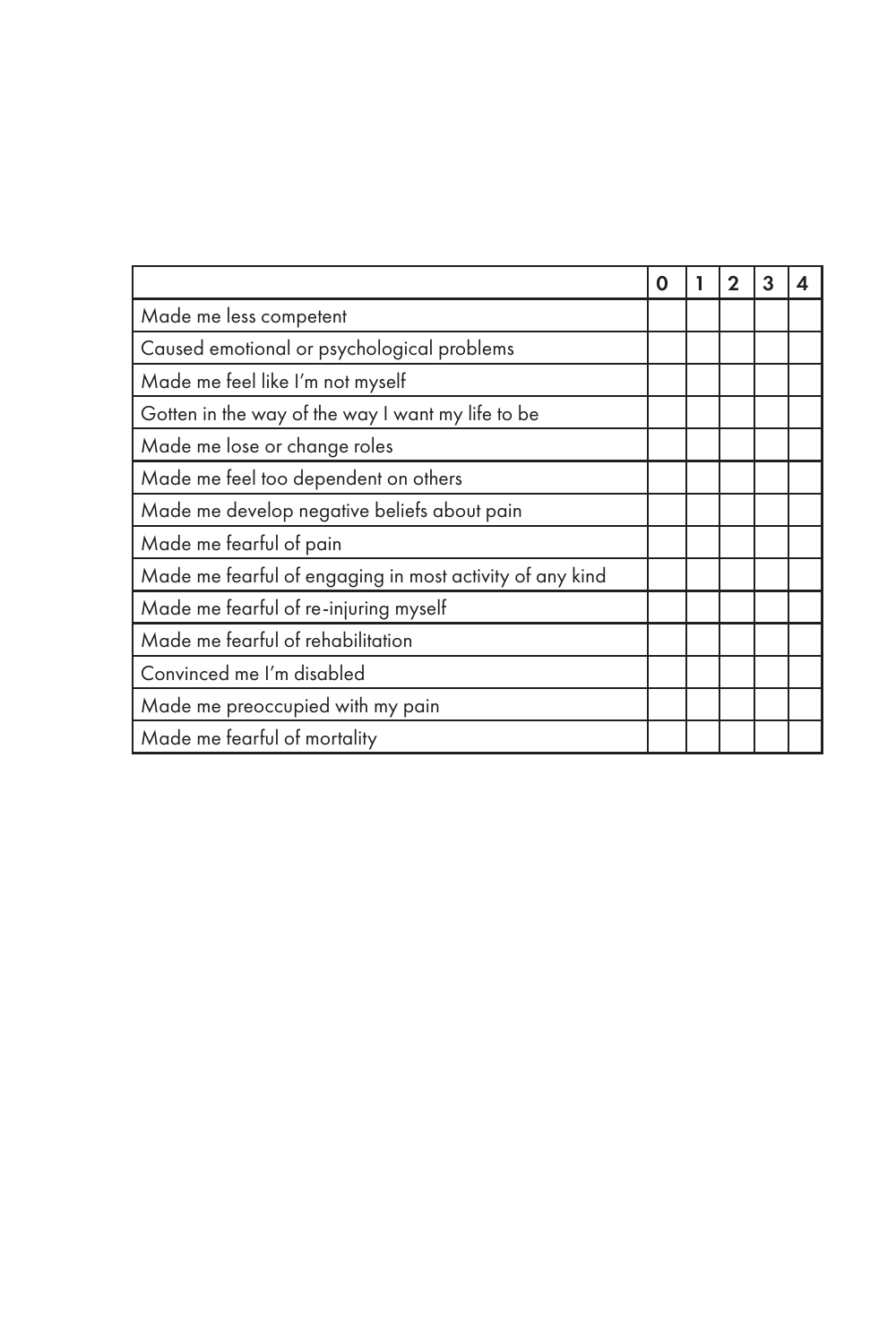## B-2. Personal Impacts Checklist

Read each statement. Check  $(\sqrt{})$  all items that apply to your pain experience.

| <b>PERSONAL MEANING</b><br>Since my injury or illness                                                      |
|------------------------------------------------------------------------------------------------------------|
| I've experienced major impacts to my life                                                                  |
| I've experienced breakdowns in coping abilities                                                            |
| I've experienced loss of personal style                                                                    |
| I've experienced loss of self-efficacy                                                                     |
| I've experienced dysfunctional, negative thoughts or self-talk                                             |
| I've had repeated thoughts of past negative experiences that involved feel-<br>ing victimized and helpless |
| l've developed a pain phobia                                                                               |
| I've felt that my failure to recover is a personal failure                                                 |
| I've had repeated thoughts of past trauma                                                                  |
| I've had repeated thoughts of past injury or pain                                                          |
| l've felt diminished as a person                                                                           |
| I've felt that I'm paying for life with pain                                                               |
| I have fear of the future                                                                                  |
| <b>PERSONAL IDENTITY</b><br>Since my injury or illness                                                     |
| I've felt disconnected from my sense of a past or future self                                              |
| I've experienced loss of autonomy                                                                          |
| I've failed to fulfill important roles, such as spouse, parent, provider, friend,<br>or worker             |
| I've experienced relationship instability                                                                  |
| I've experienced dysfunctional beliefs                                                                     |
| I've experienced motional instability                                                                      |
| I've experienced breakdowns in problem-solving abilities                                                   |
| I've experienced breakdowns in following or succeeding with treatment                                      |
| I've experienced chronic stress                                                                            |
| I've developed negative pain beliefs                                                                       |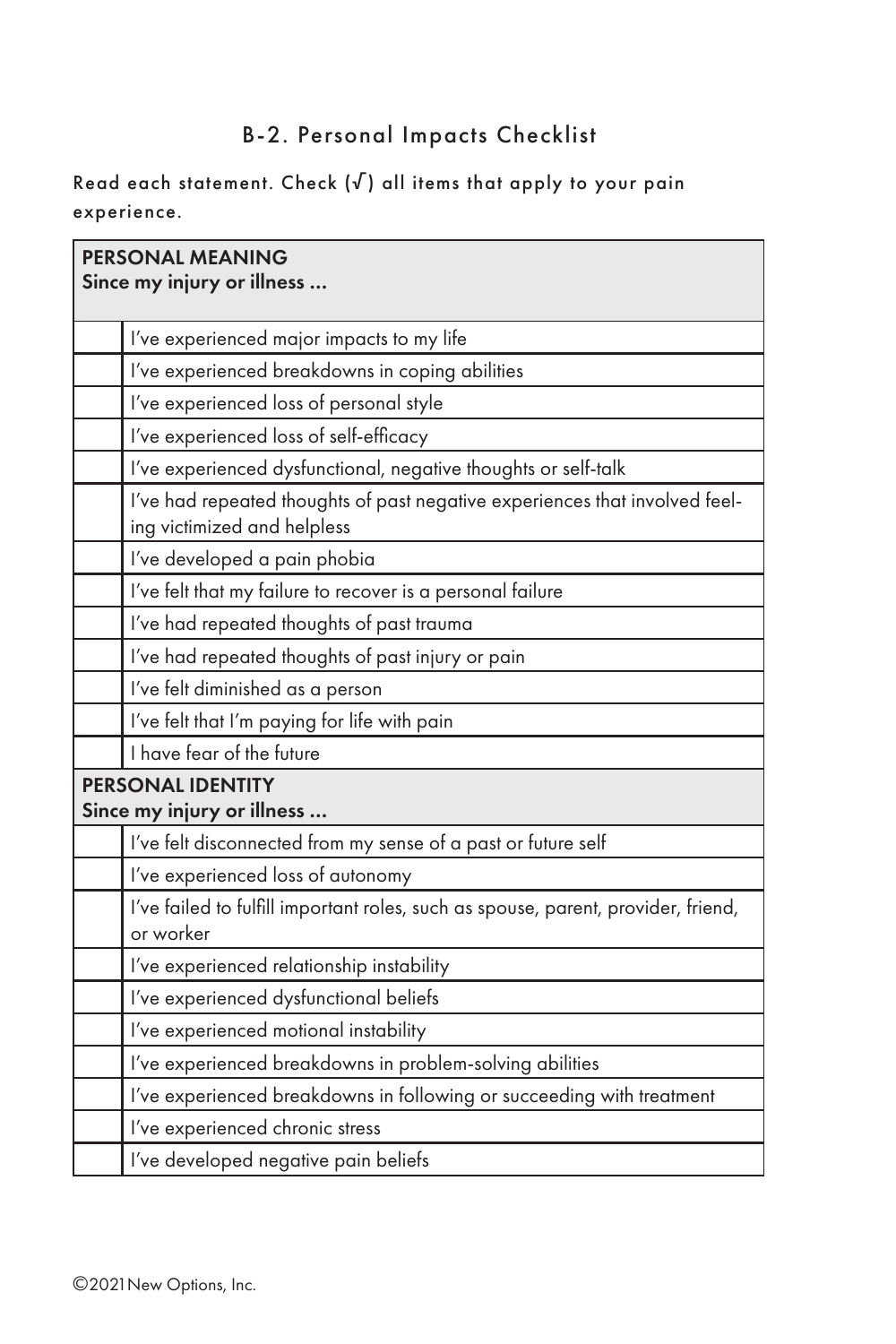| <b>PERSONAL DEVELOPMENT</b><br>During my childhood                                                  |
|-----------------------------------------------------------------------------------------------------|
| I did not feel taken care of                                                                        |
| I experienced abuse/neglect                                                                         |
| I did not feel privileged                                                                           |
| I experienced emotional enmeshment (e.g., unclear personal boundaries<br>between myself and others) |
| I experienced childhood trauma                                                                      |
| I experienced parental injury, illness, unhappiness                                                 |
| I experienced family instability                                                                    |
| I was expected to play a parental role                                                              |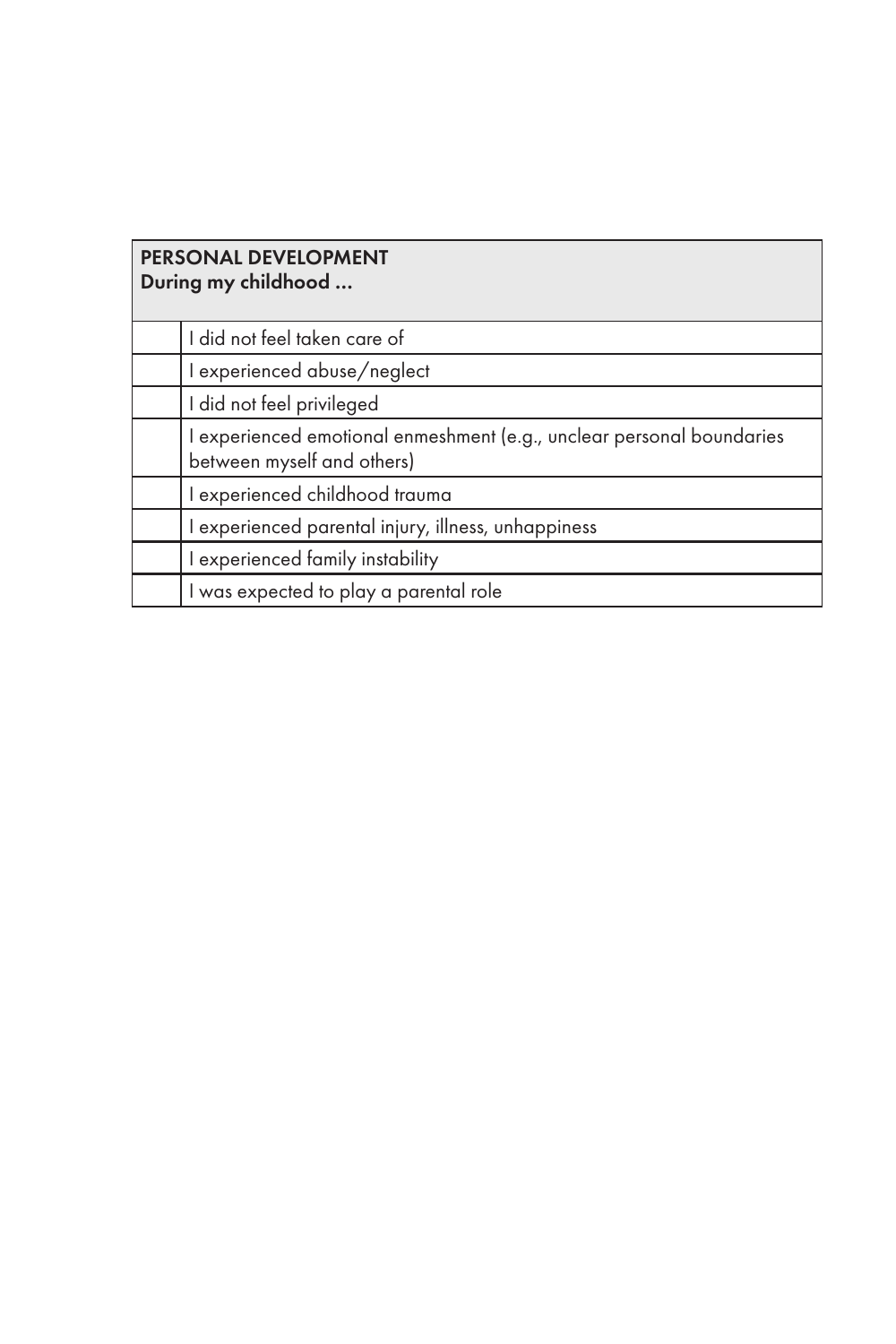#### B-3. Risk Factors for Injury Inventory

Read each statement. Check  $(\sqrt{ } )$  the column that indicates how true you believe that statement to be ABOUT YOUR CHILDHOOD AND LIFE EXPERIENCES. Please address all the items.

| During my childhood                                                                        | 0 to to N    0 | Somewhat<br>T | $-Moderately$ | $\frac{1}{4}$ | -Extremely |
|--------------------------------------------------------------------------------------------|----------------|---------------|---------------|---------------|------------|
| I experienced abandonment by a parent or other significant<br>family member                |                |               |               |               |            |
| My parents divorced                                                                        |                |               |               |               |            |
| One or both of my parents was harsh, punitive, distant, or<br>cold                         |                |               |               |               |            |
| I experienced physical abuse                                                               |                |               |               |               |            |
| I experienced sexual abuse                                                                 |                |               |               |               |            |
| I experienced emotional abuse                                                              |                |               |               |               |            |
| I experienced neglect                                                                      |                |               |               |               |            |
| I experienced trauma                                                                       |                |               |               |               |            |
| I was expected to play a "parent" role                                                     |                |               |               |               |            |
| There was a lot of interpersonal conflict in the household                                 |                |               |               |               |            |
| I experienced significant loss                                                             |                |               |               |               |            |
| One or both of my parents engaged in substance abuse                                       |                |               |               |               |            |
| One or both of my parents suffered from chronic illness or<br>injury                       |                |               |               |               |            |
| I suffered from chronic illness or injury                                                  |                |               |               |               |            |
| I experienced special value for being sick                                                 |                |               |               |               |            |
| One or both of my parents paid excessive attention to or<br>worried over physical problems |                |               |               |               |            |
| A member of my household was disabled                                                      |                |               |               |               |            |
| A member of my household was unable to leave the house                                     |                |               |               |               |            |
| The time my chronic pain began was the first time I was<br>injured                         |                |               |               |               |            |
| There seemed to be no relationship between my pain and<br>my diagnosed injury              |                |               |               |               |            |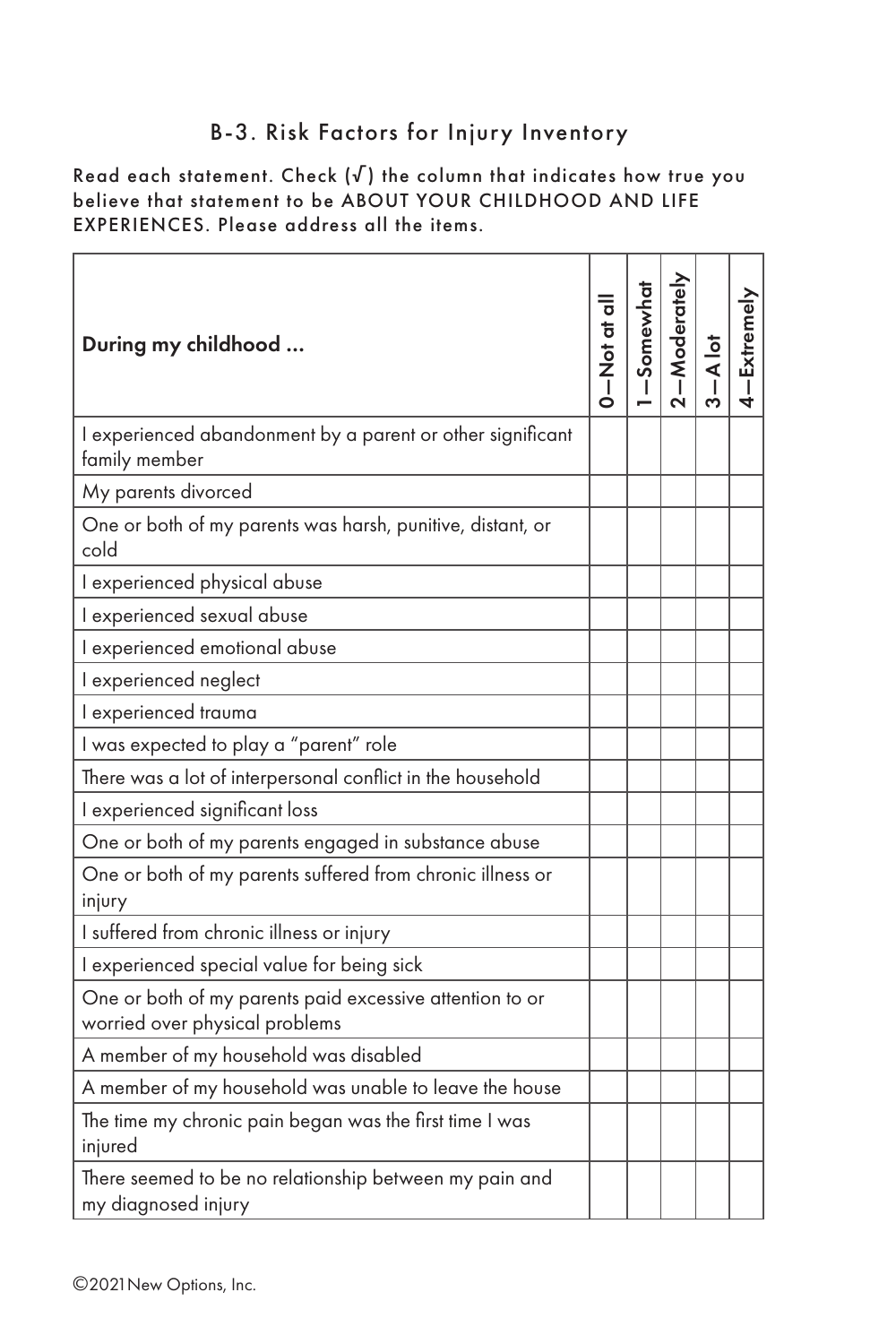|                                                  | Ω |  |  |
|--------------------------------------------------|---|--|--|
| I was diagnosed with depression                  |   |  |  |
| I was diagnosed with hypochondria                |   |  |  |
| I was diagnosed with an anxiety disorder         |   |  |  |
| I was diagnosed with schizophrenia               |   |  |  |
| I was diagnosed with a dissociative disorder     |   |  |  |
| I repressed my emotions                          |   |  |  |
| I saw myself as a victim                         |   |  |  |
| I had problems trusting people                   |   |  |  |
| I had a very limited social life                 |   |  |  |
| I placed a great deal of value on self-sacrifice |   |  |  |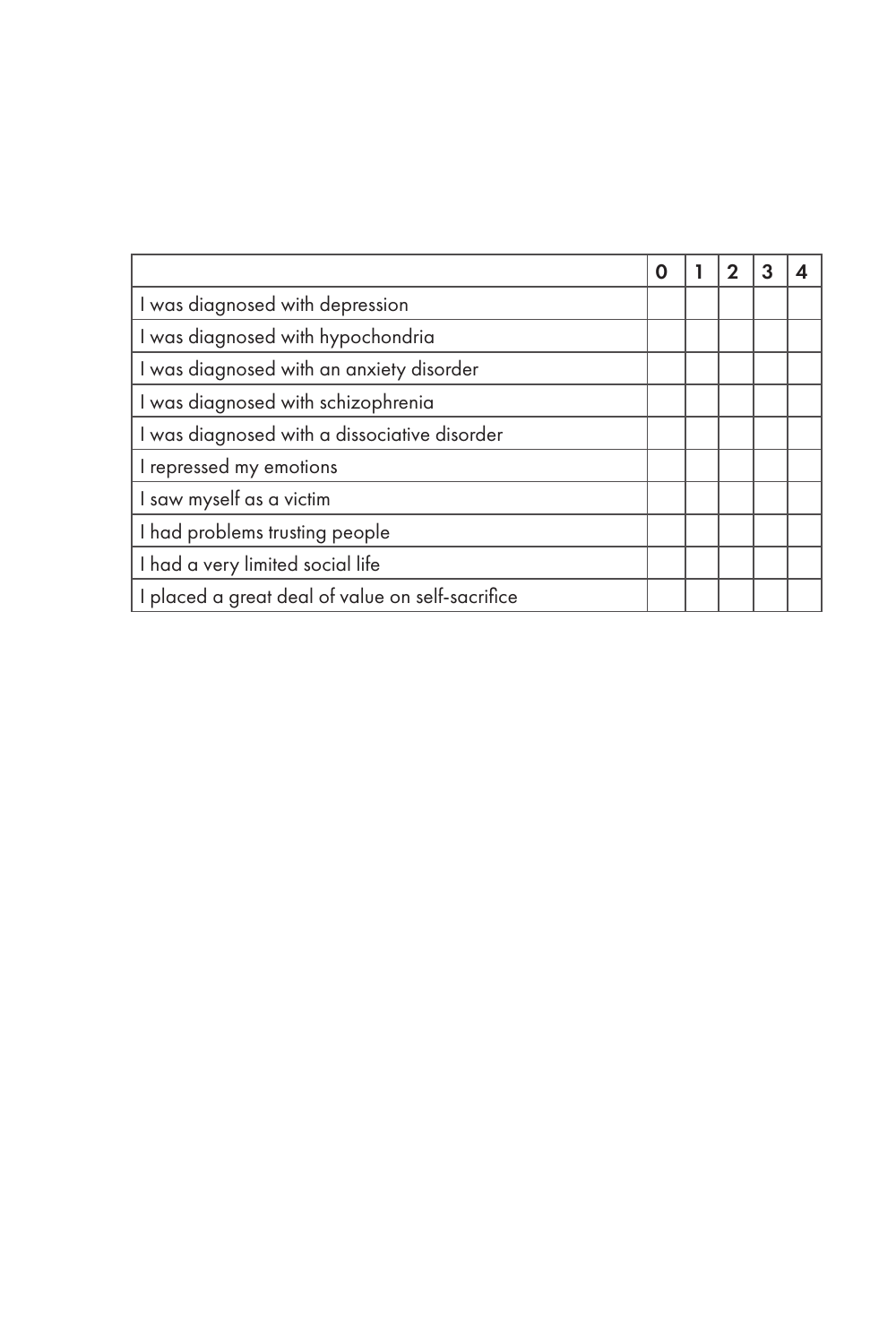## B-4. Social-Emotional Impacts Checklist

#### Read each statement. Check  $(\sqrt{})$  all items that apply to your pain experience.

| √ |                                                                                     |
|---|-------------------------------------------------------------------------------------|
|   | I feel traumatized by my pain                                                       |
|   | I've lost connections, relationships, and social activities with friends and family |
|   | I lack exercise                                                                     |
|   | I experience social isolation                                                       |
|   | I worry over my health                                                              |
|   | I'm uncertain about how much I can recover                                          |
|   | I'm uncertain about how safe I am physically                                        |
|   | I experience anxiety                                                                |
|   | I experience anger                                                                  |
|   | I experience depression                                                             |
|   | I experience excessive worry or frustration                                         |
|   | I experience significant loss of motivation                                         |
|   | I experience increased dependence                                                   |
|   | I experience increased vulnerability                                                |
|   | I experience increased fear of mortality                                            |
|   | I have become cynical, judgmental, or mistrusting                                   |
|   | Reduced pleasure and satisfaction in life                                           |
|   | Changed expectations                                                                |
|   | I've lost opportunities                                                             |
|   | l've lost pleasurable pursuits                                                      |
|   | My socioeconomic status has changed                                                 |
|   | Undermined self-care and self-image                                                 |
|   | I've lost my sense of well-being                                                    |
|   | Challenge to the possibility of success                                             |
|   | I've lost important roles                                                           |
|   | I feel unhappy                                                                      |
|   | I feel unsatisfied                                                                  |
|   | I feel unproductive                                                                 |
|   | I feel unrewarded                                                                   |
|   | I feel unaccomplished                                                               |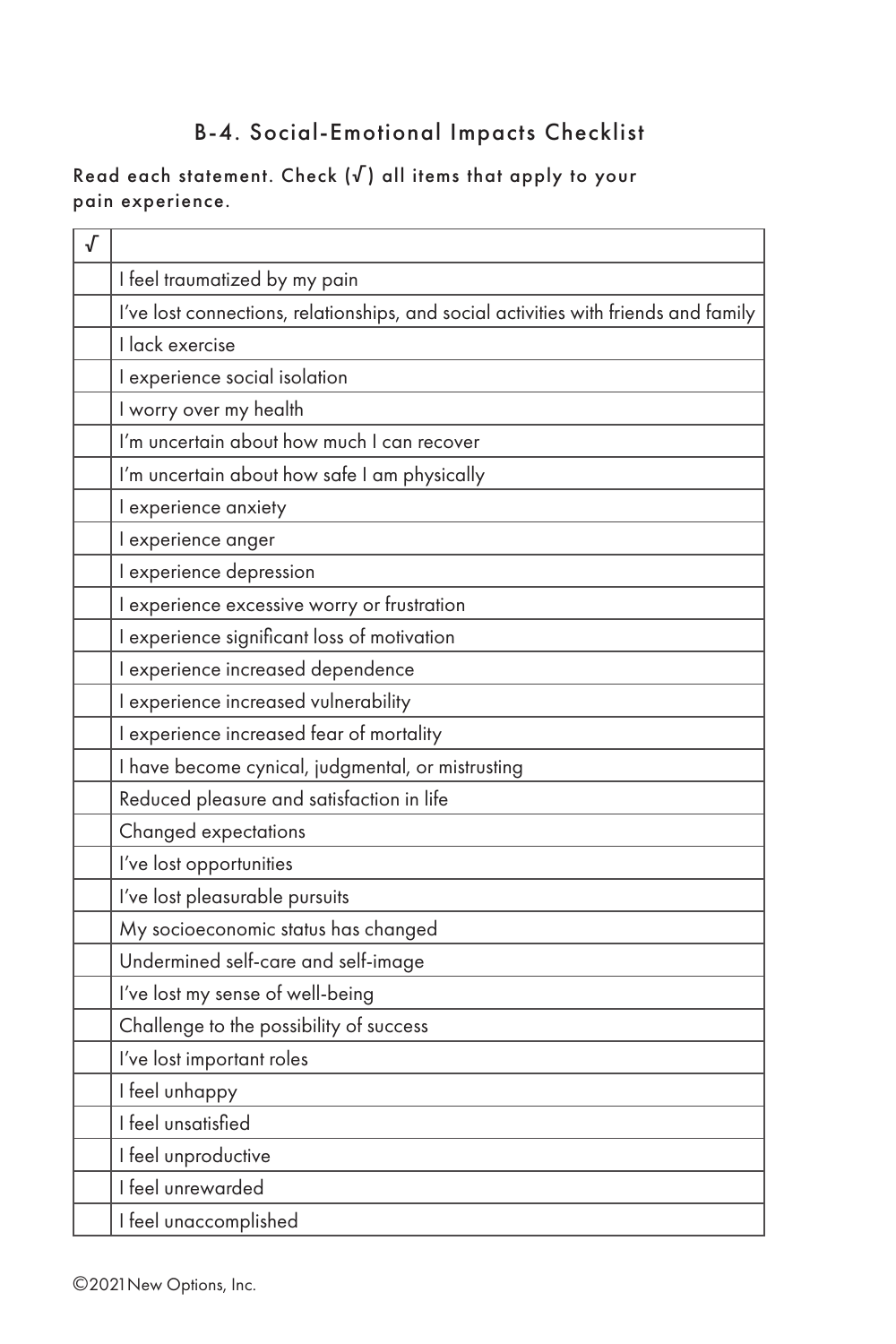| I've lost a sense of fun                                                   |
|----------------------------------------------------------------------------|
| I've lost a sense of playfulness                                           |
| I've lost a sense of joy                                                   |
| I've lost a sense of safety and security                                   |
| I've lost a sense of hope and optimism                                     |
| I've lost a sense of self-efficacy                                         |
| Failure of coping system lost stoicism, keeping negative feelings to self, |
| I've lost a sense of being independent                                     |
| I've lost a sense of patience                                              |
| I've lost a sense of peace                                                 |
| I've lost a sense of spirituality                                          |
| I've lost a sense of autonomy                                              |
| I've lost the feeling of being worthwhile, respectable, or likable         |
| I feel guilt and shame                                                     |
| I blame myself                                                             |
| I feel a sense of alienation                                               |
| I'm afraid of pain                                                         |
| I'm afraid of pain permanence                                              |
| I'm afraid injuring myself again                                           |
| I'm afraid of flare-ups of pain or injury                                  |
| I'm afraid of activity                                                     |
| I'm afraid of disability                                                   |
| I'm afraid of mortality                                                    |
| I'm afraid of being weak                                                   |
| I'm afraid of being disabled                                               |
| I feel fragile                                                             |
| I'm afraid my treatment outcomes will be limited and not complete          |
| I'm afraid my pain will cause excessive functional impact                  |
| I'm afraid my pain will never stop                                         |
| I experience fears of the future                                           |
| I have post-traumatic stress disorder                                      |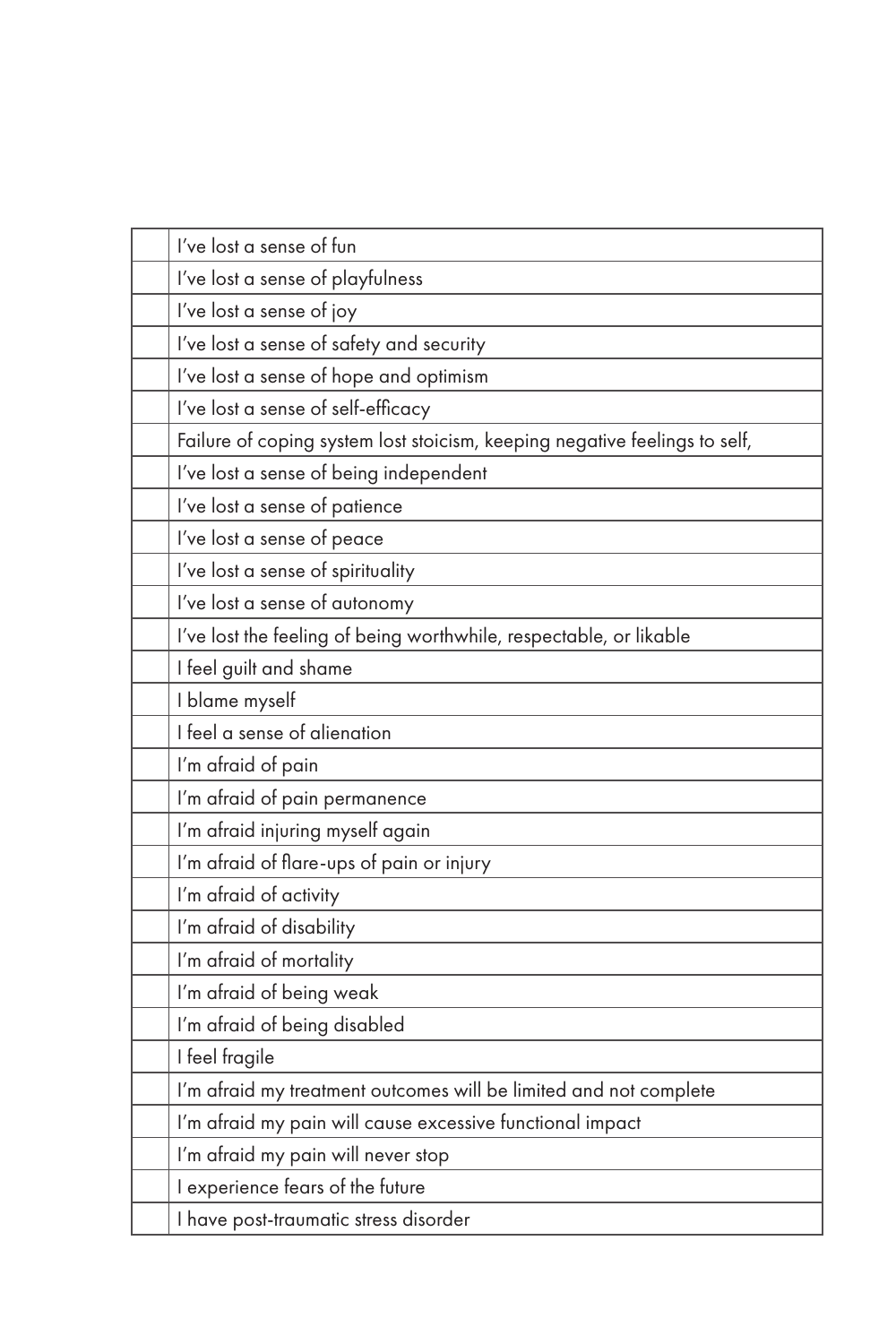Appendix C **Treatment Experience Assessments**

The questionnaires in this section correspond with Part 4 of the book (Chapters 18– 19))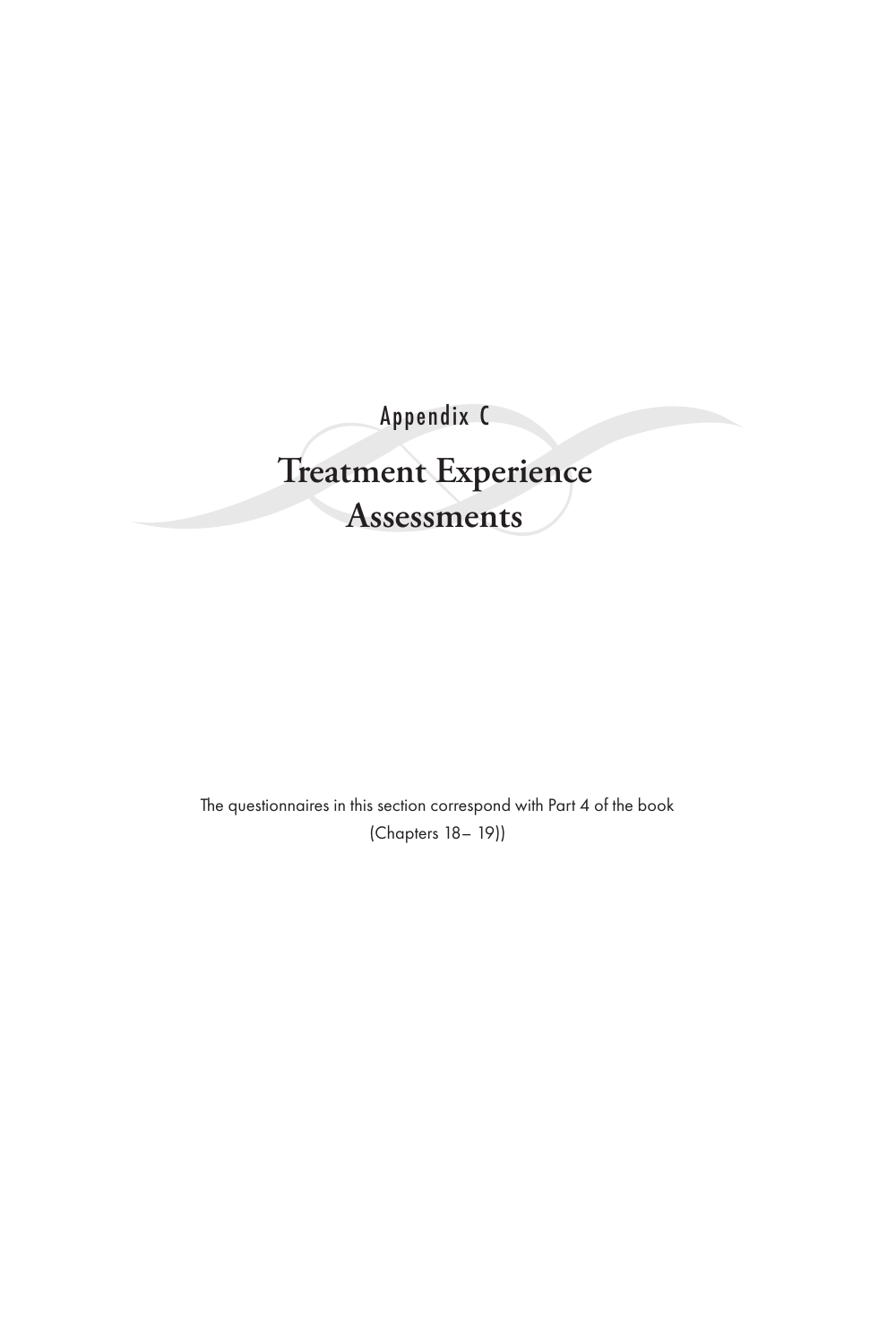## C-1. Treatment Confusion Inventory

Read each statement. Check  $(\sqrt{})$  the column that indicates how true you believe that statement to be TODAY. Please address all the items.

| My experience today is that                                                                                            | llo to to NI<br>O | Somewhat<br>Ť | $-Moderately$ | A lot | Extremely |
|------------------------------------------------------------------------------------------------------------------------|-------------------|---------------|---------------|-------|-----------|
| I'm confused about my actual diagnosis-it's ambiguous,<br>indefinite, confusing, and/or contradictory                  |                   |               |               |       |           |
| My treatment has failed, and I don't really understand why                                                             |                   |               |               |       |           |
| My expectations about getting a clear diagnosis have been<br>disappointed                                              |                   |               |               |       |           |
| My treatment has not been managed, coordinated, or integrated                                                          |                   |               |               |       |           |
| I've been sent from specialist to specialist in a manner that<br>doesn't improve my condition and adds to my confusion |                   |               |               |       |           |
| I've been damaged further by my treatment                                                                              |                   |               |               |       |           |
| My treatment experience has made me fearful of treatment                                                               |                   |               |               |       |           |
| My treatment has created a dependence on medication                                                                    |                   |               |               |       |           |
| I'm tired of treatment                                                                                                 |                   |               |               |       |           |
| I don't know why I'm in pain                                                                                           |                   |               |               |       |           |
| I don't know what my treatments are for or why                                                                         |                   |               |               |       |           |
| I don't know which treatment works or doesn't work                                                                     |                   |               |               |       |           |
| I don't have a coherent, comprehensive, and integrated plan<br>of treatment                                            |                   |               |               |       |           |
| I don't know who is in charge of my treatment                                                                          |                   |               |               |       |           |
| I don't know if all my providers are on the same team                                                                  |                   |               |               |       |           |
| I don't know why my providers can't seem to diagnose my<br>condition                                                   |                   |               |               |       |           |
| I don't know why my providers can't come up with a treat-<br>ment that works                                           |                   |               |               |       |           |
| I don't know what it means when my treatment doesn't work                                                              |                   |               |               |       |           |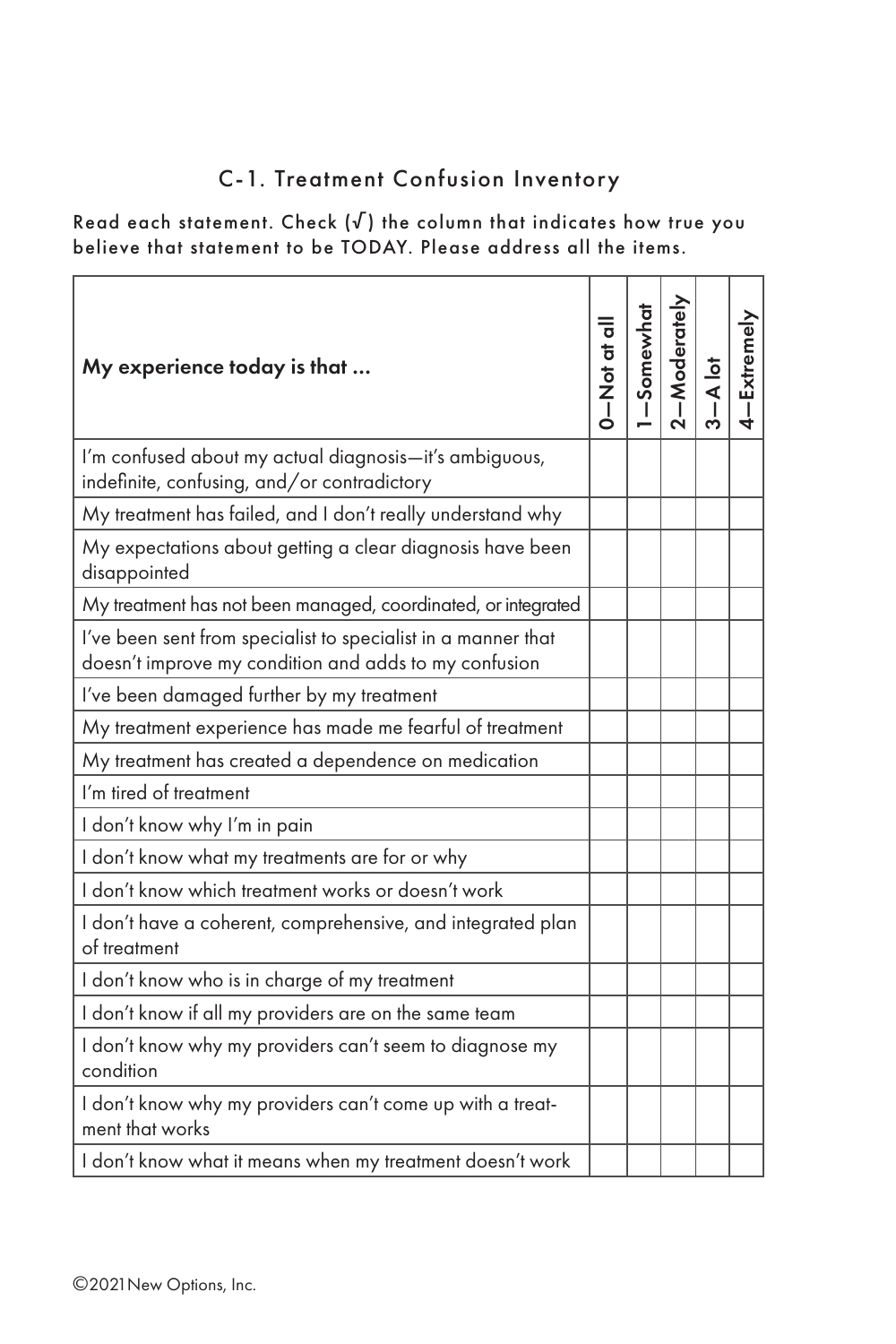| I don't know why my providers can't tell me what's going to<br>happen                        |  |  |  |
|----------------------------------------------------------------------------------------------|--|--|--|
| I don't know if I've found the right provider                                                |  |  |  |
| I don't know how much of my life history my providers need<br>to know to understand my needs |  |  |  |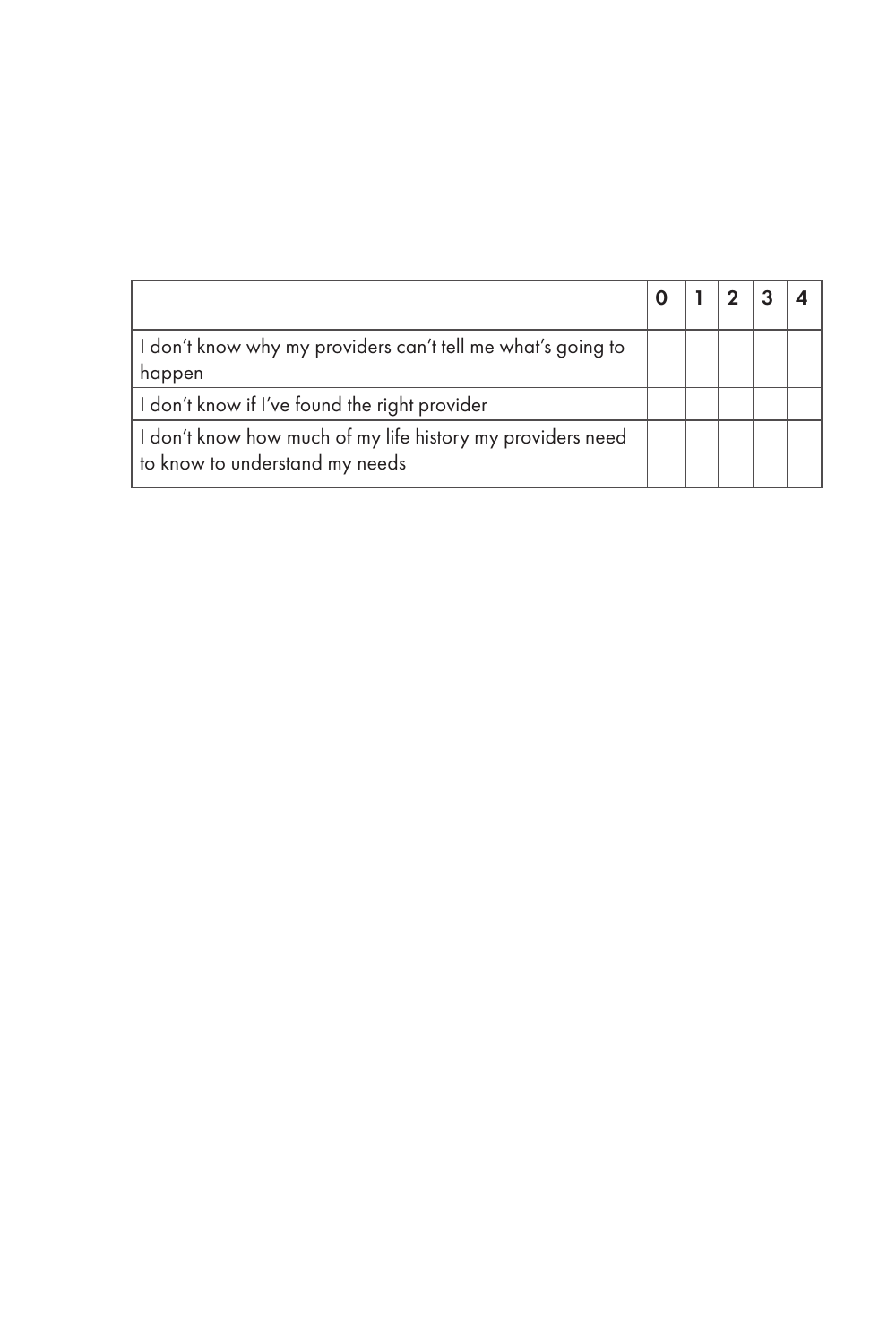#### C-2. Treatment Experience Inventory

Read each statement. Check  $(\sqrt{ } )$  the column that indicates how true you believe that statement to be SINCE YOUR ILLNESS OR INJURY. Please address all the items.

| Since my injury or illness, my experience is that                                           | To to to N | Somewhat<br>T | -Moderately | $\frac{1}{4}$ | Extremely |
|---------------------------------------------------------------------------------------------|------------|---------------|-------------|---------------|-----------|
| My providers and I really understand each other                                             |            |               |             |               |           |
| I believe my providers and I are in this together                                           |            |               |             |               |           |
| I believe my providers and I communicate really well                                        |            |               |             |               |           |
| I know what my role is in my treatment                                                      |            |               |             |               |           |
| I know what questions to ask my providers                                                   |            |               |             |               |           |
| I know how much of my needs I should talk about with my<br>providers                        |            |               |             |               |           |
| My providers and I have shared concepts about my problem                                    |            |               |             |               |           |
| My providers and I have a strong partnership                                                |            |               |             |               |           |
| My providers and I are fully prepared for our encounters                                    |            |               |             |               |           |
| My providers and I clearly and completely express our<br>needs                              |            |               |             |               |           |
| My providers and I express both positive and negative reac-<br>tions to our encounters      |            |               |             |               |           |
| I clearly understand both my role as a patient and my pro-<br>viders' role in my treatment  |            |               |             |               |           |
| My providers share with me all the important and crucial<br>information about my condition  |            |               |             |               |           |
| I share with my providers all the important and crucial infor-<br>mation about my condition |            |               |             |               |           |
| My providers ask me all their most important questions, and<br>l answer                     |            |               |             |               |           |
| I ask my providers all my most important questions, and they<br>answer                      |            |               |             |               |           |
| My providers clearly diagnose my condition in a way I<br>understand                         |            |               |             |               |           |
| My providers offer concrete, positive, understandable treat-<br>ment plans                  |            |               |             |               |           |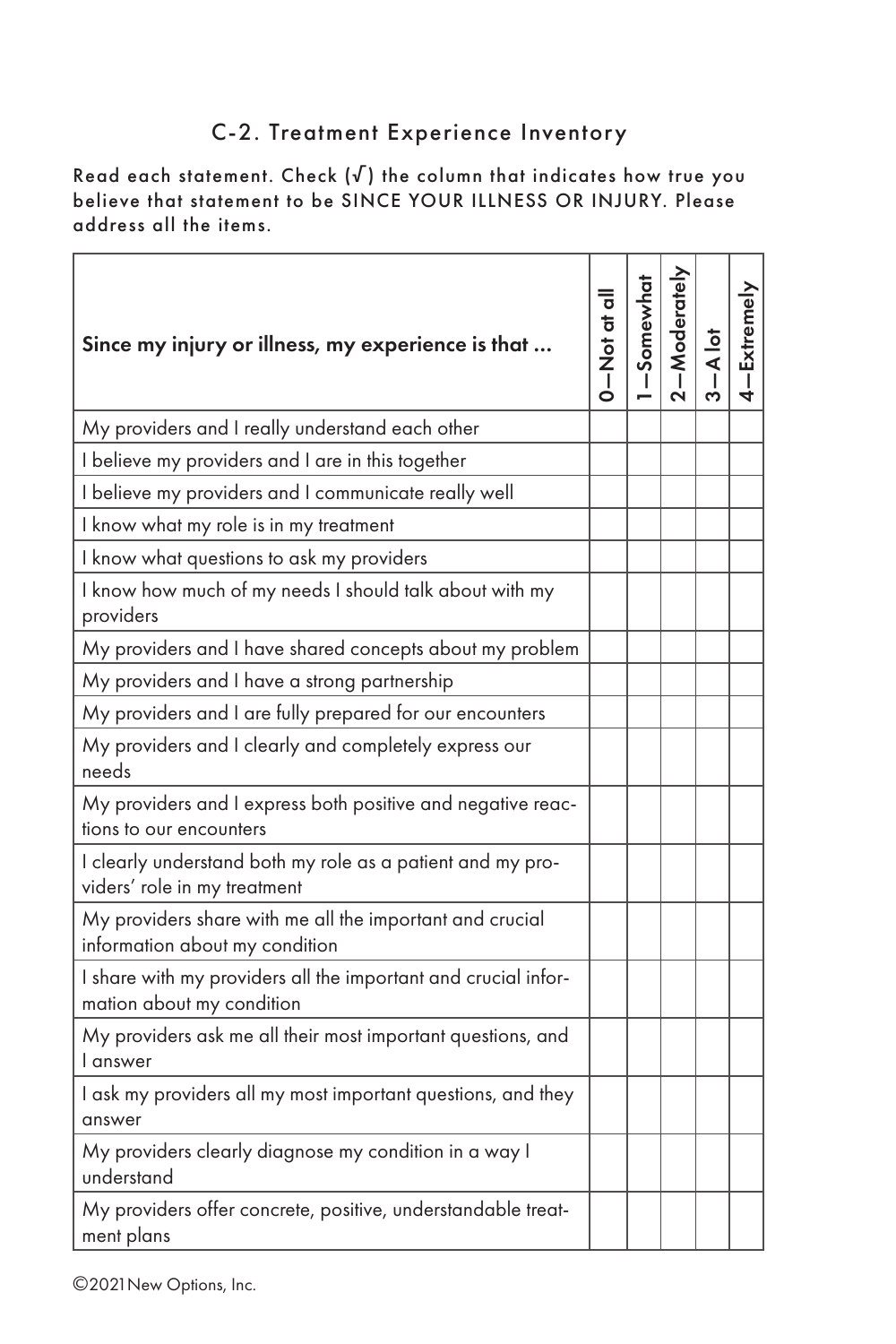| My providers meet my treatment needs                                                                  |  |  |  |
|-------------------------------------------------------------------------------------------------------|--|--|--|
| My providers communicate well                                                                         |  |  |  |
| My providers educate me about my condition                                                            |  |  |  |
| My providers tell me what to do to help my condition in a<br>comprehensive and understandable fashion |  |  |  |
| My providers understand my suffering and my need for relief                                           |  |  |  |
| My providers make me feel well cared for                                                              |  |  |  |

#### Which of your individual providers would score high on this scale?

 $\overline{\phantom{0}}$